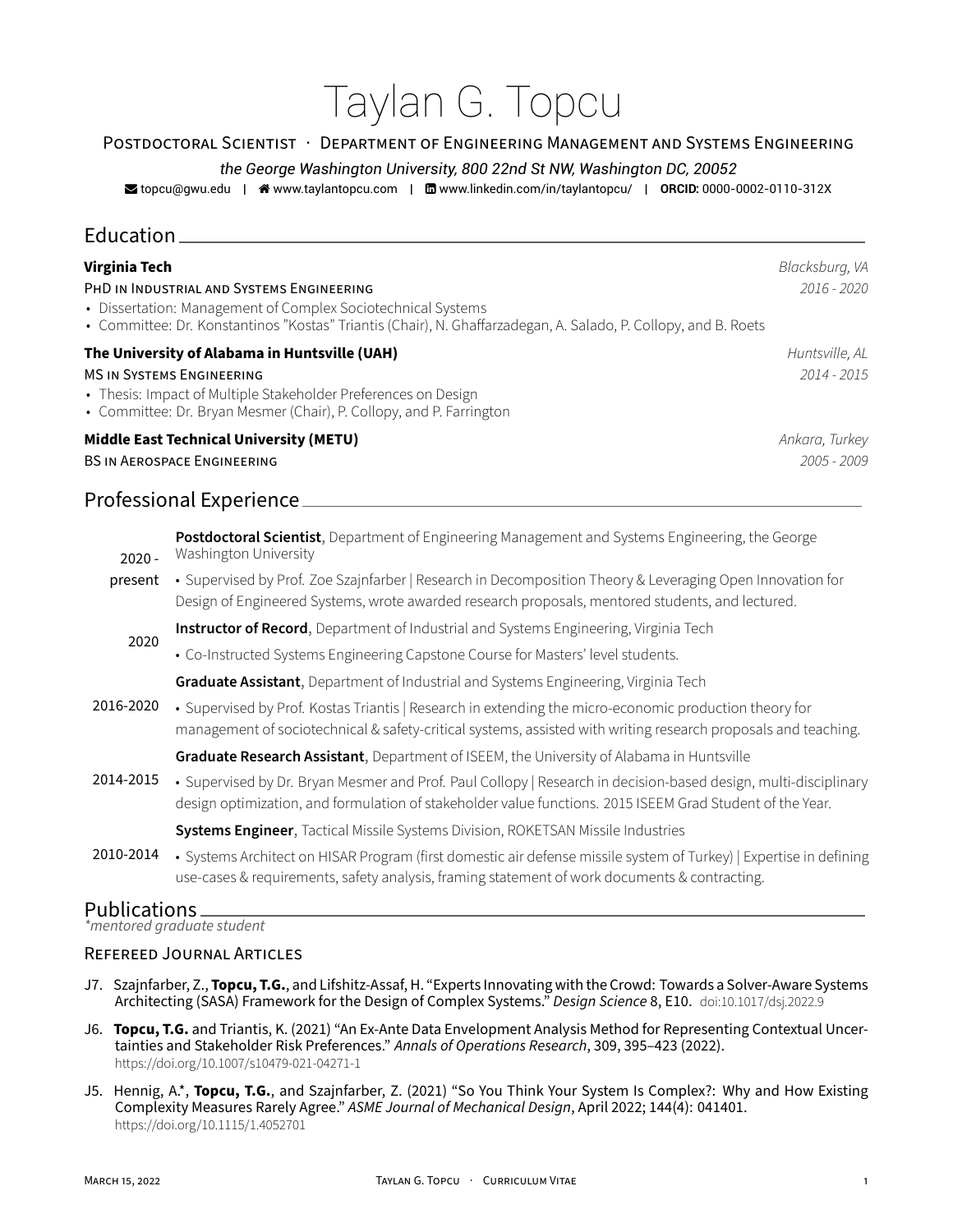- J4. **Topcu, T.G.**, Mukherjee, S., Hennig, A.\*, and Szajnfarber, Z. (2021) "The Dark Side of Modularity: How Decomposing Problems can Increase System Complexity." *ASME Journal of Mechanical Design*, March 2022; 144(3): 031403. https://doi.org/10.1115/1.4052391
- J3. **Topcu, T.G.**, Triantis, K., Malak, R., and Collopy, P. (2020) "An Interdisciplinary Strategy to Advance Systems Engineering Theory: The Case of Abstraction and Elaboration." *Systems Engineering*, 23 (6): 673–83. https://doi.org/10.1002/sys.21556.
- J2. **Topcu, T.G.**, Triantis, K., and Roets B. (2019) "Estimation of the Workload Boundary in Socio‑Technical Infrastructure Management Systems: The Case of Belgian Railroads." *European Journal of Operational Research*, 278 (1): 314–29. https://doi.org/10.1016/j.ejor.2019.04.009.
- J1. **Topcu, T.G.** and Mesmer B.L. (2018) "Incorporating End-User Models and Associated Uncertainties to Investigate Multiple Stakeholder Preferences in System Design." *Research in Engineering Design*, 29 (3): 411–31. https://doi.org/10.1007/s00163‑017‑0276‑1.

#### JOURNAL ARTiCLES UNDER REViEW

- U2. **Topcu, T.G.**, Liu, N.Y.\*, Triantis, K., and Roets, B. "A Supervised Learning Approach for Understanding Contextual Factors in Heterogeneous Production Possibility Sets through Data Envelopment Analysis." *INFORMS Journal on Data Science*, Revise & Resubmit as of 7/22/2021.
- U1. Madsen, P., Dillon, R., Triantis, K., Roets, B., and **Topcu, T.G.** "Ghost in the machine? Organizational moderators of automated decision-making systems' ability to prevent organizational errors." *Journal of Management Studies*, Submitted on 6/02/2021.

#### REFEREED ARTiCLES iN CONFERENCE PROCEEDiNGS

- C7. **Topcu, T.G.**, Zhang, L.\* and Szajnfarber, Z. (2021) "Does Open Innovation Enable STEM Agencies to Achieve Their Diver‑ sity Policy Objectives?" *Eighth International Engineering Systems Symposium (CESUN 2021)*, Accepted on 9/11/2021
- C6. Madsen, P., Dillon, R., Triantis, K., Roets, B., and **Topcu, T.G.** (2021) "Organizational moderators of the effect of au‑ tonomous technology on organizational error prevention." *Academy of Management Proceedings*, 2021 (1), 0065‑0668
- C5. Hennig, A.\*, **Topcu, T.G.**, and Szajnfarber, Z. (2021) "Complexity is in the Eye of the Beholder: How Representative Complexity Measures Respond to the Commonly‑Held Beliefs of the Literature." *ASME IDETC/CIE 2021*, accepted.
- C4. Mukherjee, S., Hennig, A.\*, **Topcu, T.G.**, and Szajnfarber, Z. (2021) "When Decomposition Increases Complexity: How Decomposing Introduces New Information into the Problem Space." *ASME IDETC/CIE 2021*, accepted.
- C3. Dillon, R., Madsen, P., Roets, B., **Topcu, T.G.**, and Triantis, K. (2020) "The Autonomous Decision System Choice." *20th Annual Workshop on the Economics of Information Security (WEIS)*, Brussels, Belgium, accepted.
- C2. **Topcu, T.G.**, Triantis, K., and Roets B. (2020) "Identification of Adverse Operational Conditions in Sociotechnical Sys‑ tems: A Data Analytics Approach." *Conference on Systems Engineering Research (CSER)*, Los Angeles, CA, accepted.
- C1. **Topcu, T.G.** and Mesmer B.L. (2015) Customer, Commercial, and Government Value Functions for Electric Vehicle Sys‑ tem Design." *IIE Annual Conference Proceedings*, (2015): 959‑968

## External Research Grants

#### FUNDED RESEARCH GRANTS AS PI OR CO‑PI

| 2021 | Collaborative Research: Theory-Grounded Guidelines for Solver-Aware System<br>Architecting (SASA), National Science Foundation CMMI EDSE #2129574<br>PI: Panchal, J. (Purdue), Co-PI: Szajnfarber Z., & Co-PI: Topcu T.G.                                                                                                                                                            | \$520,000   |
|------|--------------------------------------------------------------------------------------------------------------------------------------------------------------------------------------------------------------------------------------------------------------------------------------------------------------------------------------------------------------------------------------|-------------|
| 2021 | Integrating qualitative and machine learning methods to understand "go-around"<br>behavior, funded by MITRE and the FAA, PI: Topcu T.G. & Co-PI: Szajnfarber Z.                                                                                                                                                                                                                      | \$57,000    |
|      | FUNDED RESEARCH GRANTS AS GRADUATE STUDENT                                                                                                                                                                                                                                                                                                                                           |             |
| 2021 | LEAP-HI: Safety and Learning from Errors and Near Misses in the Human-Automation<br>Interaction of Socio-Technical Infrastructure Systems, funded by National Science<br>Foundation LEAP-HI Program #2051685 - this proposal originated from my dissertation.<br>PI: Triantis K., Co-PI: Dillon-Merril, R. (Georgetown), Co-PI: Madsen, P. (BYU), Co-PI:<br>Srinivasan, D. (Clemson) | \$2,000,000 |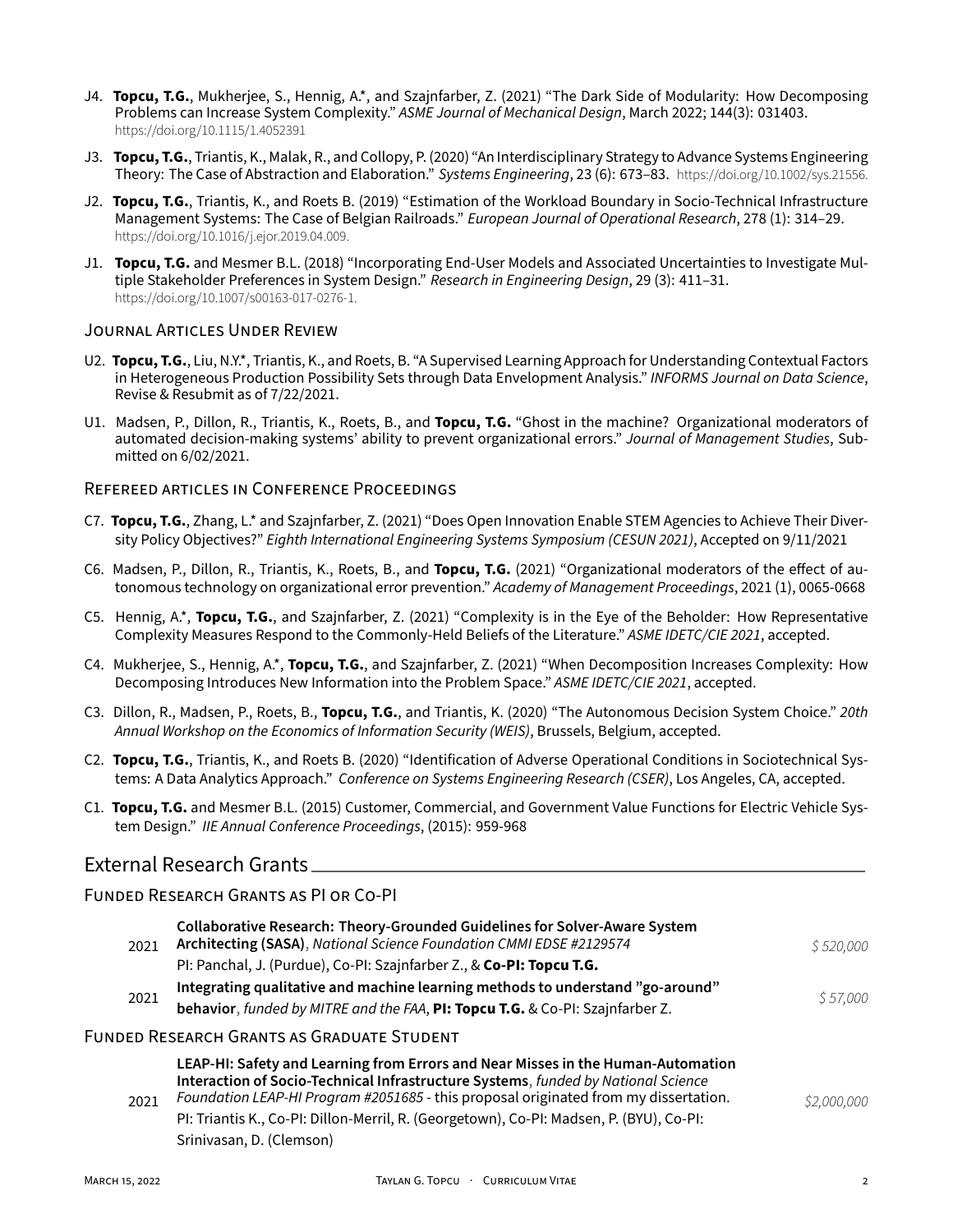## Honors & Awards

2020 **VT ISE Senior Design Competition ‑ Digital Innovation Award**, as a co‑advisor

2017 ‑ 2019 **Travel Grants**, Virginia Tech ISE *\$ 6,000*

2015 **Graduate Student of the Year**, the University of Alabama in Huntsville, ISEEM Department

2013 **Role Model of the Year**, Middle East Technical University "Falcons" Football

2010 ‑ 2013 **National Athlete**, Turkish National American Football Team

## Presentations

#### INVITED TALKS

#### **Towards a Sociotechnical Theory for Architecting Complex Systems**

Spring 2022 Industrial & Enterprise Systems Engineering, the University of Illinois at Urbana‑Champaign

Spring 2022 The Grado Department of Industrial & Systems Engineering, Virginia Tech

- Fall 2021 The Department of Electrical Engineering and Computer Science, Embry‑Riddle Aeronautical University
- Fall 2021 Talktopus Seminar Series, Vermont Complex Systems, the University of Vermont
- Fall 2021 Prof. Christopher McComb's Research Group, Department of Mechanical Engineering, Carnegie Mellon University
- Fall 2021 Data Driven Innovation Lab, Engineering Product Design, Singapore University of Technology and Design (SUTD)
- Summer 2021 Mesmer Research Group, Department of Industrial & Systems Engineering, and Engineering Management, the University of Alabama in Huntsville (UAH)

#### **Performance Measurement in Complex Sociotechnical Systems**

Fall 2019 Department of Engineering Management and Systems Engineering, the George Washington University

#### GUEST LECTURE

#### **Value Driven‑Design**

Spring 2017 ISE 5124 Management of Quality and Reliability, Grado Department of Industrial and Systems Engineering, Virginia Tech.

#### CONFERENCE PRESENTATiONS *\*mentored graduate student*

- Summer 2021 "When Decomposition Increases Complexity: How Decomposing Introduces New Information into the Prob‑ lem Space", *ASME IDETC/CIE 2021*
- Summer 2021 Anthony Hennig\* "So, You Think Your System Is Complex? How Representative Complexity Measures Respond To The Commonly‑Held Beliefs Of The Literature", *ASME IDETC/CIE 2021*
- Summer 2021 Saman Mohsenirad\*, "A Methodological Framework to Incorporate Social Survey Data in DEA: The Case of Household Performance in Hurricane Evacuation", *North American Productivity Workshop 2021*
- Fall 2020 "Identification of Adverse Operational Conditions in Sociotechnical Systems: A Data Analytics Approach", *Confer‑ ence on Systems Engineering Research (CSER)*,(virtually in) Los Angeles, CA
- Spring 2020 "DEA in Heterogeneous Production Possibility Sets: A Comprehensive Reality Check", *North American Produc‑ tivity Workshop XI*, (virtually in) Miami, FL
- Fall 2019 "Workload Quantification and Distribution in Socio‑technical Infrastructure Management Systems." *INFORMS An‑ nual Summit*, Seattle, WA
- Spring 2019 "Workload Quantification and Distribution in Socio‑Technical Infrastructure Management Systems: Human vs. Autonomous Systems." *European Workshop on Efficiency and Productivity Analysis (EWEPA),* London, UK
- Spring 2019 "Performance Measurement in Complex Socio‑Technical Systems." *the 35th Graduate Student Association Re‑ search Symposium*, Blacksburg, VA
- Spring 2018 "Estimation of the Workload Boundary in Socio-Technical Infrastructure Management Systems." North American Productivity Workshop X, Miami, FL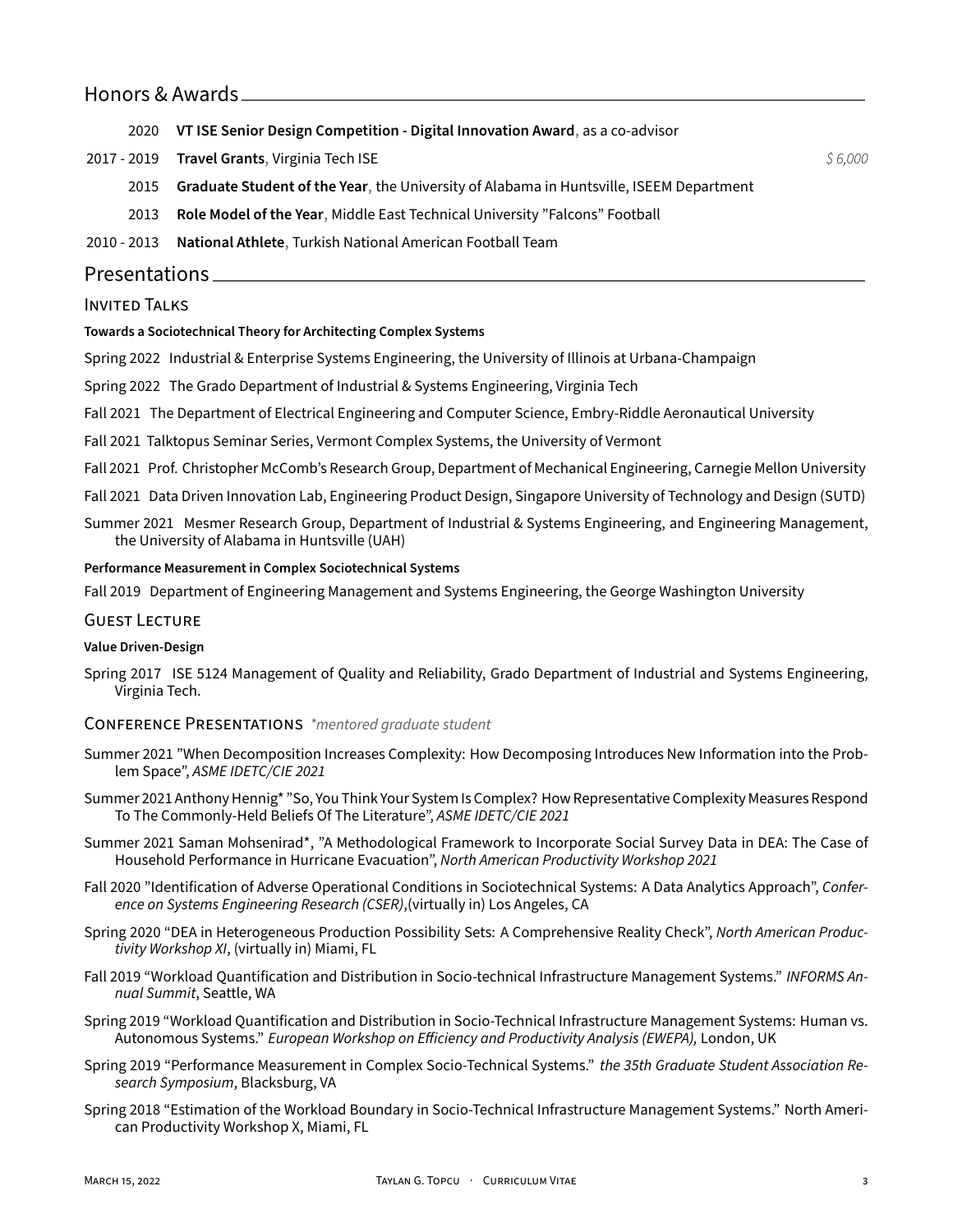Spring 2015 "Customer, Commercial, and Government Value Functions for Electric Vehicle System Design." Institute of Industrial and Systems Engineers (IISE) Annual Conference, Nashville, TN

## Teaching Experience **Experience Experience Experience EXPERIENCE**

| <b>COURSES TAUGHT</b>    |                                                                                                                                                                                                        |               |
|--------------------------|--------------------------------------------------------------------------------------------------------------------------------------------------------------------------------------------------------|---------------|
| <b>Fall 2021</b>         | EMSE 2801 Fundamentals of Systems Engineering, Instructor of Record                                                                                                                                    | GWU           |
| Spring<br>2020           | ENGR 5204 the Systems Engineering Capstone Research Process, Instructor of Record                                                                                                                      | Virginia Tech |
| <b>COURSES SUPPORTED</b> |                                                                                                                                                                                                        |               |
| 2016-2020                | <b>ENGR 5004 Foundations of Systems Engineering, Teaching Assistant</b>                                                                                                                                | Virginia Tech |
| 2017-2020                | ISE 5174 Engineering Program and Project Management, Teaching Assistant                                                                                                                                | Virginia Tech |
| 2016-2019                | ISE 5144 Performance and Productivity Measurement and Evaluation, Teaching Assistant                                                                                                                   | Virginia Tech |
| 2015-2017                | ISE 5015 Management of Change, Innovation, and Performance in Organizational<br><b>Systems, Teaching Assistant</b>                                                                                     | Virginia Tech |
|                          | Mentoring ________________                                                                                                                                                                             |               |
| <b>GRADUATE STUDENTS</b> |                                                                                                                                                                                                        |               |
| 2021-                    | Shweta Mulcare, D.Eng Student @ Engineering Management and Systems Engineering<br>• Advising under supervision of Dr. Szajnfarber                                                                      | GWU           |
| 2020-                    | Mohammad Beigi, PhD Student @ ISE<br>• Assisting with scholarly development, will join his committee next semester                                                                                     | Virginia Tech |
| 2019-                    | Saman Mohsenirad, PhD Candidate @ Economics & ISE<br>• I am a Committee Member on Saman's Dissertation                                                                                                 | Virginia Tech |
| 2020 - 2021              | Anthony Hennig, PhD Candidate @ Engineering Management and Systems Engineering<br>. Assisted with scholarly development, co-authored J4, J5, C4, & C5                                                  | GWU           |
| 2020-2021                | Lihui "Lydia" Zhang, MS @ Institute for Data, Systems, and Society<br>• Currently Data Scientist @ McKinsey & Company<br>• Assisted her thesis under supervision of Dr. Szajnfarber and co-authored C7 | MIT           |
| 2018-2020                | Ning-Yuan "Georgia" Liu, PhD Candidate @ ISE<br>• Assisted her dissertation under supervision of Dr. Triantis and co-authored U2                                                                       | Virginia Tech |
|                          | <b>UNDERGRADUATE STUDENTS</b>                                                                                                                                                                          |               |
| 2021-                    | Daniel Fisher, Undergraduate @ EMSE, minor in CS<br>• Mentoring undergraduate research on the intersection of ML & Sociotechnical Systems                                                              | GWU           |
| 2019-2020                | Deirdre Cahill, Undergraduate @ ISE, currently Health Systems Engineer at Duke University<br>• advisor during ISE Senior Design Competition                                                            | Virginia Tech |
| 2019-2020                | S. Matthew Garlington, Undergraduate @ ISE, currently Analyst at Deloitte<br>• advisor during ISE Senior Design Competition                                                                            | Virginia Tech |
| 2019-2020                | Olivia Reed, Undergraduate @ ISE, currently Consultant at KPMG<br>• advisor during ISE Senior Design Competition                                                                                       | Virginia Tech |
| 2019-2020                | Pranay Shah, Undergraduate @ ISE, currently Software Engineer at Fidelity Investments<br>• advisor during ISE Senior Design Competition                                                                | Virginia Tech |
|                          |                                                                                                                                                                                                        |               |

## Outreach & Professional Development

## SERViCE AND OUTREACH 2020‑2021 **EMSE Invited Seminar Series**, Organizer *GWU* 2021 **CESUN Virtual Get Together Event**, Assisted with the Organization *GWU* 2019‑2020 **ISE Mentoring Program**, Graduate Student Mentor *Virginia Tech*